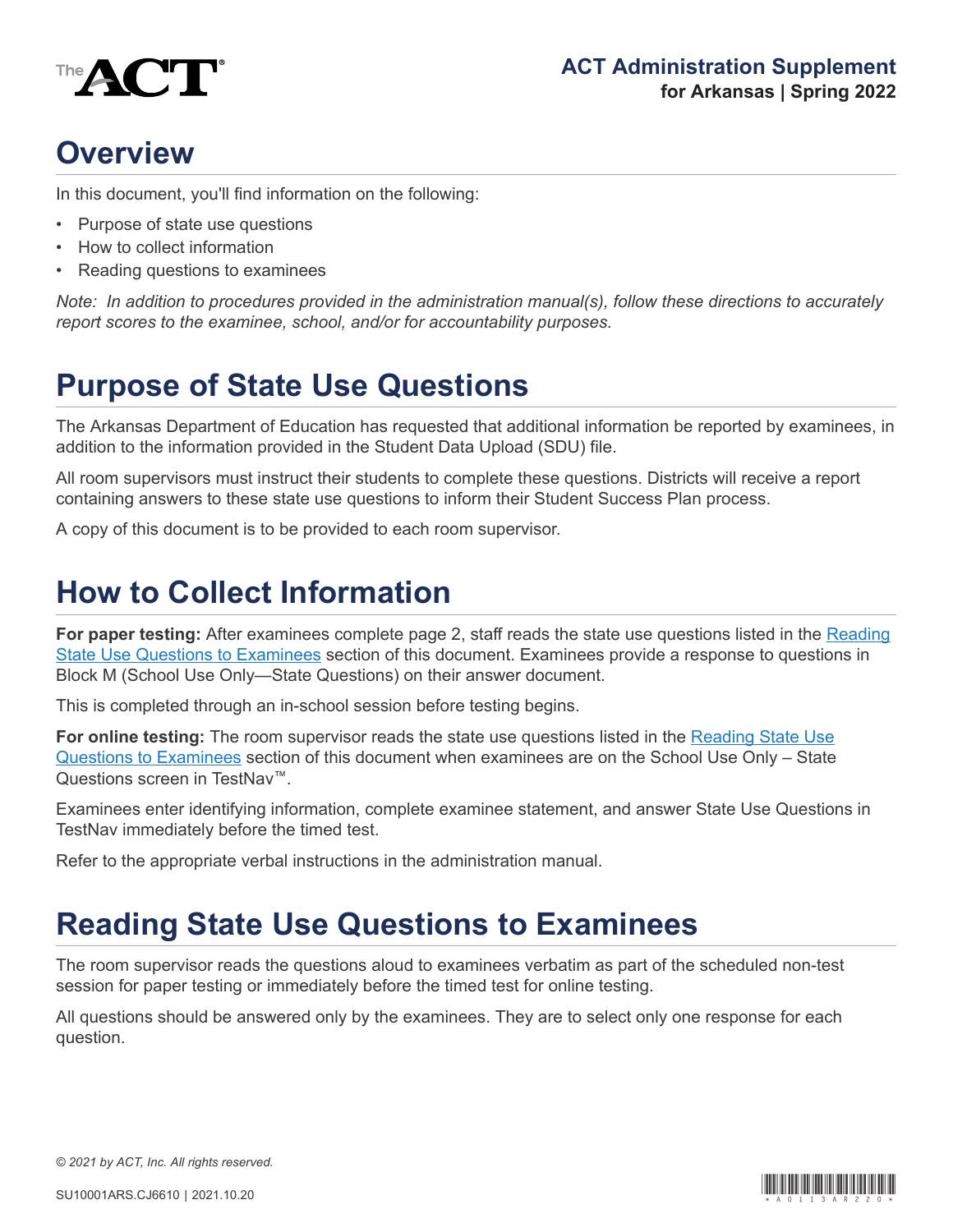#### **State Use Questions**

| #              | <b>Question</b>                                                                               | <b>Response</b>                                                              |
|----------------|-----------------------------------------------------------------------------------------------|------------------------------------------------------------------------------|
| $\mathbf{1}$   | An adult at my school helps me to explore college or<br>career options after high school.     | A. Great Deal<br>B. Often<br>C. Sometimes<br>D. Very Little<br>E. Not at All |
| $\overline{2}$ | I have conversations with an adult in my school about my<br>academic strengths.               | A. Great Deal<br>B. Often<br>C. Sometimes<br>D. Very Little<br>E. Not at All |
| 3              | I have been encouraged by my school to take courses that<br>challenge me.                     | A. Great Deal<br>B. Often<br>C. Sometimes<br>D. Very Little<br>E. Not at All |
| $\overline{4}$ | I have conversations with an adult in my school about<br>areas where I struggle as a learner. | A. Great Deal<br>B. Often<br>C. Sometimes<br>D. Very Little<br>E. Not at All |
| $\sqrt{5}$     | An adult in my school helps me find ways to improve<br>myself in areas where I struggle.      | A. Great Deal<br>B. Often<br>C. Sometimes<br>D. Very Little<br>E. Not at All |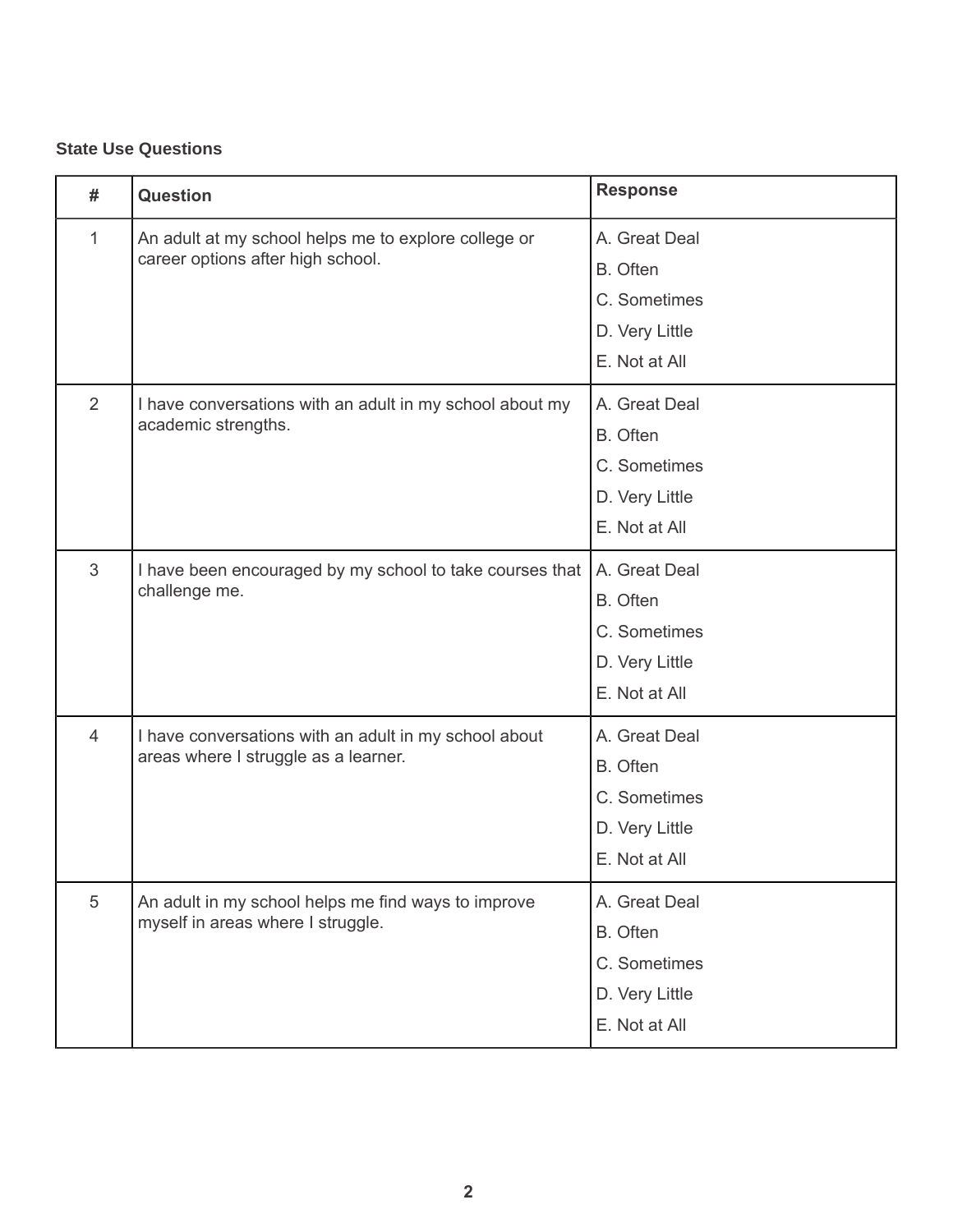| #              | <b>Question</b>                                                                                                                        | <b>Response</b> |
|----------------|----------------------------------------------------------------------------------------------------------------------------------------|-----------------|
| 6              | I am comfortable seeking additional help from at least one<br>adult at my school.                                                      | A. Great Deal   |
|                |                                                                                                                                        | B. Often        |
|                |                                                                                                                                        | C. Sometimes    |
|                |                                                                                                                                        | D. Very Little  |
|                |                                                                                                                                        | E. Not at All   |
| $\overline{7}$ | I know about courses or programs offered at my school<br>where I can gain work experience and knowledge.                               | A. Great Deal   |
|                |                                                                                                                                        | B. Often        |
|                |                                                                                                                                        | C. Sometimes    |
|                |                                                                                                                                        | D. Very Little  |
|                |                                                                                                                                        | E. Not at All   |
| 8              | My teachers connect school subjects to real-world<br>experiences so I can see how the things I learn in class<br>are used in a career. | A. Great Deal   |
|                |                                                                                                                                        | B. Often        |
|                |                                                                                                                                        | C. Sometimes    |
|                |                                                                                                                                        | D. Very Little  |
|                |                                                                                                                                        | E. Not at All   |
| $\overline{9}$ | I am confident in my ability to discuss my thoughts and<br>opinions about what I am learning.                                          | A. Great Deal   |
|                |                                                                                                                                        | B. Often        |
|                |                                                                                                                                        | C. Sometimes    |
|                |                                                                                                                                        | D. Very Little  |
|                |                                                                                                                                        | E. Not at All   |
| 10             | Reserved for ACT. Do not use.                                                                                                          |                 |
| 11             | I am confident in my ability to explain my thoughts through<br>writing.                                                                | A. Great Deal   |
|                |                                                                                                                                        | B. Often        |
|                |                                                                                                                                        | C. Sometimes    |
|                |                                                                                                                                        | D. Very Little  |
|                |                                                                                                                                        | E. Not at All   |